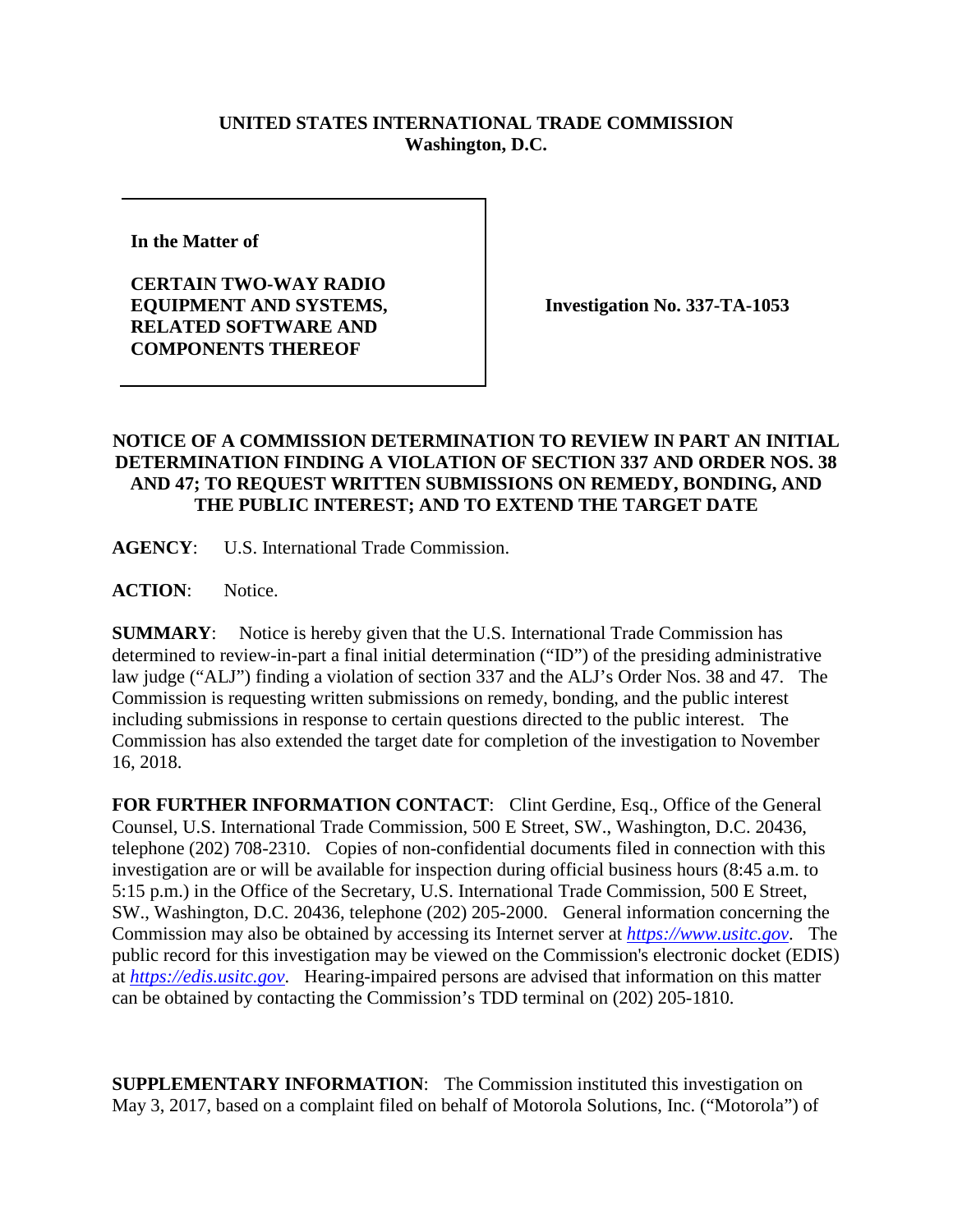Chicago, Illinois. 82 FR 20635-36. The complaint alleged violations of section 337 of the Tariff Act of 1930, as amended, 19 U.S.C. 1337, by reason of infringement of certain claims of the '284 patent and the following U.S. Patent Nos.: 7,369,869 ("the '869 patent"); 7,729,701 ("the '701 patent"); 8,279,991 ("the '991 patent"); 9,099,972; 8,032,169; and 6,591,111. The Commission's notice of investigation named Hytera Communications Corp. Ltd. of Shenzhen, China; Hytera America, Inc. of Miramar, Florida; and Hytera Communications America (West), Inc. of Irvine, California as respondents (collectively, "Hytera"). The Office of Unfair Import Investigations is not participating in the investigation. *Id.* 

On September 18, 2017, the Commission issued notice of its determination not to review the ALJ's ID (Order No. 10) terminating the investigation as to: (1) claims 2, 5, 10, and 16 of the '284 patent; (2) claims 2-3, 8, 12, 14-15, 20, 22-24, and 30 of the '169 patent; (3) claims 5, 8, 11-14, 18, and 22 of the '869 patent; (4) claims 3, 5, 8-10, 15, and 17-18 of the '701 patent; (5) claim 3 of the '972 patent; and (6) claims 3-5, 8-10, and 14 of the '111 patent. On October 17, 2017, the Commission issued notice of its determination not to review the ALJ's ID (Order No. 16) terminating the investigation as to claim 10 of the '869 patent. On November 14, 2017, the Commission issued notice of its determination not to review the ALJ's ID (Order No. 19) terminating the investigation as to: (1) claims 1, 4, 12, and 18 of the '284 patent"); (2) claims 4, 13, 16, and 25 of the '169 patent; (3) claims 3-4, 9, 19-20, and 23-24 of the '869 patent; (4) claims 2, 4, and 14 of the '701 patent; (5) claims 4 and 8 of the '972 patent; (6) claims 6 and 12 of the '111 patent; and (7) claim 19 of the '991 patent for the purposes of satisfying the technical prong of the domestic industry requirement.

On December 4, 2017, the Commission issued notice of its determination not to review the ALJ's ID (Order No. 21) terminating the investigation as to claims 5 and 18 of the '169 patent. On January 3, 2018, the Commission issued notice of its determination not to review the ALJ's ID (Order No. 23) terminating the investigation as to: (1) the '111 and '169 patents; (2) claims 2 and 7 of the '869 patent; and (3) claims 7-8 and 19 of the '284 patent. On the same date, the Commission issued notice of its determination not to review the ALJ's ID (Order No. 24) terminating the investigation as to claim 1 of the '701 patent. On February 6, 2018, the Commission issued notice of its determination not to review the ALJ's ID (Order No. 31) terminating the investigation as to the following patent claims: (1) claim 13 of the '701 patent; (2) claim 6 of the '284 patent; and (3) claim 1 of the '972 patent. On February 26, 2018, the Commission issued notice of its determination not to review the ALJ's ID (Order No. 40) terminating the investigation as to the '972 patent.

On January 26, 2018, the ALJ issued Order No. 38 which granted Motorola's motion *in limine* to preclude Hytera's licensing defense. On May 18, 2018, the ALJ issued Order No. 47 which granted-in-part Motorola's motion to strike certain portions of Hytera's expert testimony at the evidentiary hearing. On July 3, 2018, the ALJ issued her final ID and recommended determination (RD) on remedy and bonding in one document. The ID finds that Hytera's accused products infringe claims 1, 6, 17, and 21 of the '869 patent; claims 1 and 11 of the '701 patent; and claims 7-8 of the '991 patent. The ID also finds that Hytera's accused legacy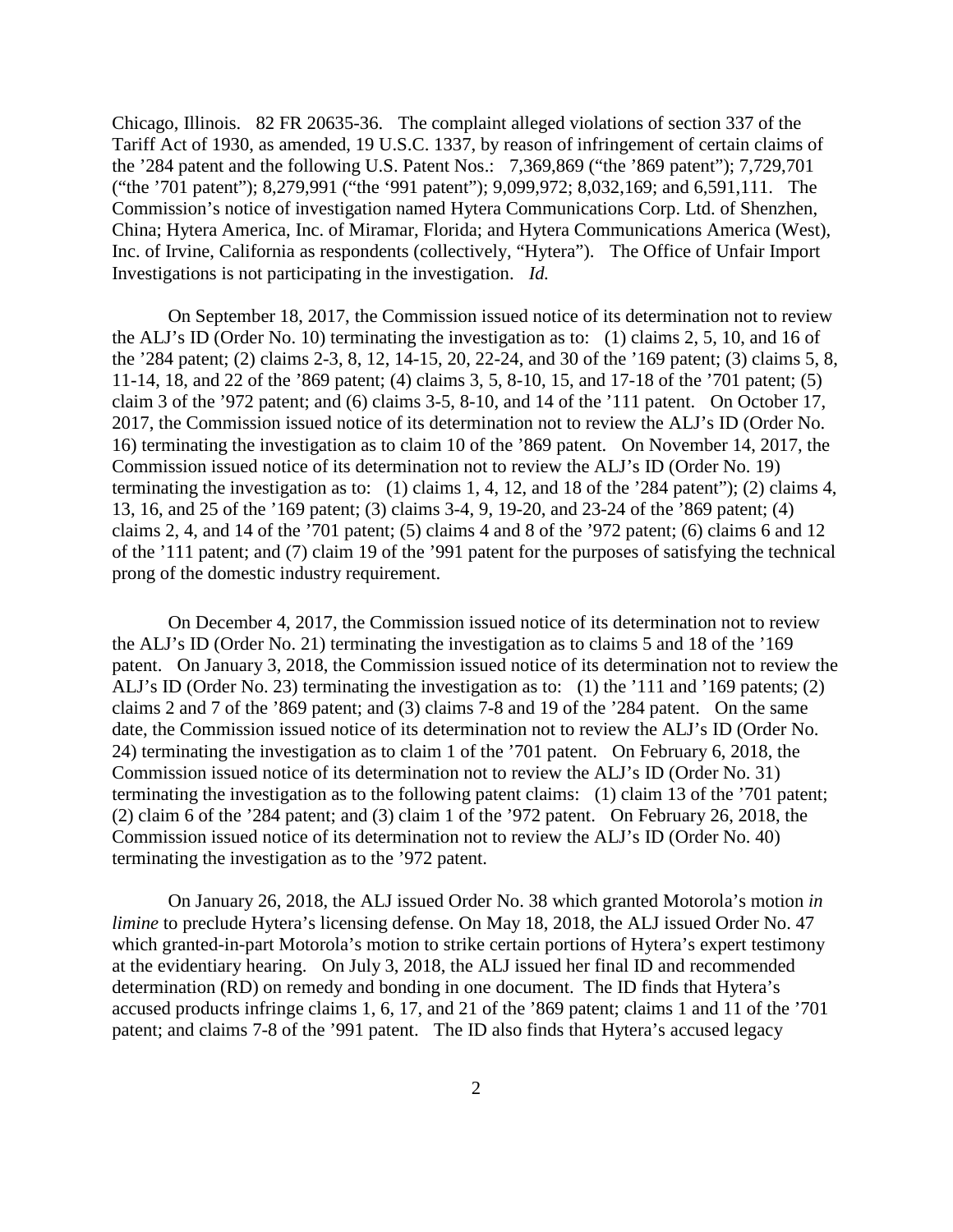products literally infringe claims 9 and 13-15 of the '284 patent and that Hytera's accused redesigned products infringe these claims under the doctrine of equivalents. The ID also finds that Hytera induced infringement of and contributorily infringed all of the claims of the asserted patents. As part of the ID's finding of indirect infringement, the ID applied an adverse inference against Hytera for certain of its witnesses' invocation of their Fifth Amendment right against self-incrimination. The ID also finds that Motorola satisfies the domestic industry requirement with respect to the '869, '701, and '991 patents, but that its domestic products do not satisfy the technical prong of the domestic industry requirement with respect to the '284 patent. Accordingly, the ID finds a violation of section 337 with respect to the '869, '701, and '991 patents. The RD recommended the issuance of limited exclusion orders directed against Hytera's infringing products and cease and desist orders directed against Hytera.

On July 17, 2018, Motorola and Hytera petitioned for review of the final ID. Hytera's petition for review included a petition for review of Order No. 47. On July 25, 2018, Motorola and Hytera each filed a response in opposition to the other party's petition for review. On August 6 and 7, 2018, respectively, Hytera and Motorola filed statements on the public interest. On August 10, 2018, the Commission received statements on the public interest from the general public.

Having examined the record of this investigation, including the ID, related Orders including Order Nos. 38 and 47, the parties' petitions for review, and the responses thereto, the Commission has determined to review-in-part the final ID and Order Nos. 38 and 47. Specifically, the Commission has determined to review (1) Order No. 38's finding that Hytera's licensing defense is precluded; (2) Order No. 47's finding that certain expert testimony from Hytera at the evidentiary hearing is stricken; (3) the ID's finding that Hytera's accused redesigned products infringe claims 9 and 13-15 of the '284 patent under the doctrine of equivalents; (4) the ID's application of an adverse inference against Hytera as part of the finding of indirect infringement; and (5) the ID's finding that insufficient record evidence exists to make a conclusive determination as to whether any redesigned products infringe the '701 patent and ID's lack of an express finding on this issue with respect to the '869 or '991 patent. The Commission has determined not to review the remainder of the final ID. The Commission has also extended the target date for completion of the investigation to November 16, 2018.

On review, with respect to violation, the parties are requested to submit briefing limited to the following issues:

- (1) Are the redesigned products that allegedly infringe the '284 patent the same as the redesigned products alleged to infringe the '701, '869, and '991 patents? If not, how do the products differ?
- (2) Please discuss which specific redesigned products are sufficiently fixed and final to be properly within the scope of the investigation, and whether each such product has been imported into the United States. *See, e.g.*, *Certain Multiple Mode Outdoor Grills and Parts Thereof*, Inv. No. 337-TA-895, Comm'n Op. at 50-55 (Feb. 3, 2015).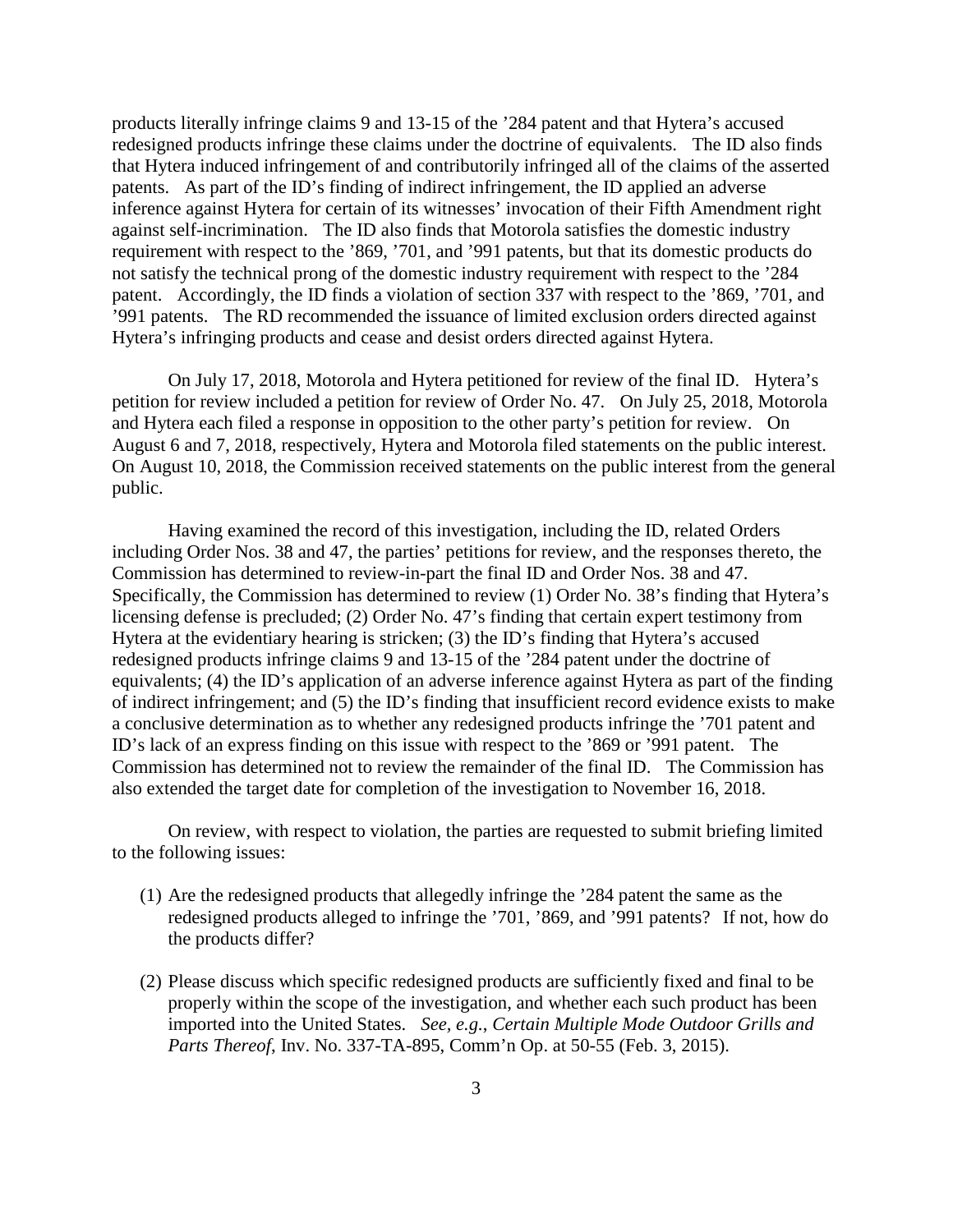- (3) Discuss the extent to which Hytera produced information regarding each such redesign prior to the close of fact discovery.
- (4) As to each asserted patent, discuss whether Motorola presented evidence at the hearing to prove infringement of each redesigned product.

In addressing these issues, the parties are requested to make specific reference to the evidentiary record and to cite relevant authority.

In connection with the final disposition of this investigation, the Commission may (1) issue an order that results in the exclusion of the subject articles from entry into the United States, and/or (2) issue one or more cease and desist orders that could result in the respective respondent being required to cease and desist from engaging in unfair acts in the importation and sale of such articles. Accordingly, the Commission is interested in receiving written submissions that address the form of remedy, if any, that should be ordered. If a party seeks exclusion of an article from entry into the United States for purposes other than entry for consumption, the party should so indicate and provide information establishing that activities involving other types of entry either are adversely affecting it or likely to do so. For background, *see In the Matter of Certain Devices for Connecting Computers via Telephone Lines*, Inv. No. 337-TA-360, USITC Pub. No. 2843 (December 1994) (Commission Opinion).

When the Commission contemplates some form of remedy, it must consider the effects of that remedy upon the public interest. The factors the Commission will consider include the effect that an exclusion order and/or cease and desist orders would have on (1) the public health and welfare, (2) competitive conditions in the U.S. economy, (3) U.S. production of articles that are like or directly competitive with those that are subject to investigation, and (4) U.S. consumers. The Commission is therefore interested in receiving written submissions that address the aforementioned public interest factors in the context of this investigation.

When the Commission orders some form of remedy, the U.S. Trade Representative, as delegated by the President, has 60 days to approve or disapprove the Commission's action. *See*  section 337(j), 19 U.S.C. § 1337(j) and the Presidential Memorandum of July 21, 2005. 70 *Fed. Reg.* 43251 (July 26, 2005). During this period, the subject articles would be entitled to enter the United States under bond, in an amount determined by the Commission. The Commission is therefore interested in receiving submissions concerning the amount of the bond that should be imposed if a remedy is ordered.

**WRITTEN SUBMISSIONS**: Parties to the investigation, interested government agencies, and any other interested parties are encouraged to file written submissions on the issues of remedy, the public interest, and bonding, and such submissions should address the recommended determination by the ALJ on remedy and bonding. Complainant is also requested to submit proposed remedial orders for the Commission's consideration. Complainant is also requested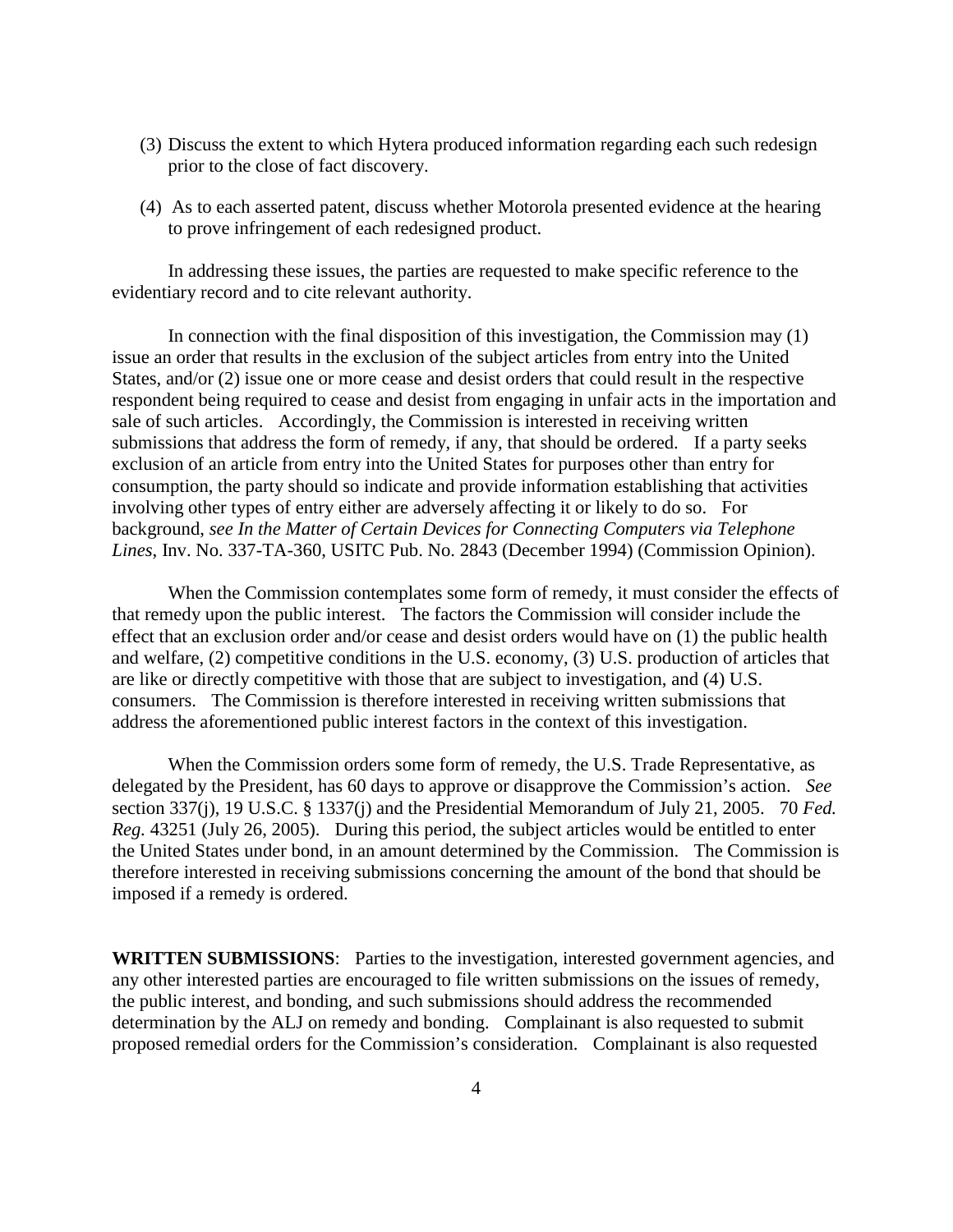to: (1) state the dates that the patents at issue expire and the HTSUS numbers under which the accused articles are imported; and (2) supply a list of known importers of the accused products. Also specifically, with respect to the public interest, the Commission requests briefing on the following issues:

- (1) Please comment on the availability of similar products from suppliers other than Hytera or Motorola (including market share of these other sources) that can perform "mission-critical" two-way radio communication.
- (2) With respect to (1), please comment on whether such alternative suppliers also provide the same features that Hytera's products provide (*e.g.*, unique pseudo trunking, noise cancellation, "man down" feature, "lone worker" feature) as well as whether Motorola's products provide the same features as Hytera's products. Also please address the interoperability of various suppliers' products in two-way radio communication systems.
- (3) Please comment on the extent to which a distributor of Motorola two-way radio communication products must offer only Motorola products, or whether such a distributor can also offer two-way radio communication equipment and products from other suppliers.
- (4) Please comment on whether any potential exclusion order and/or cease and desist order should include a repair/service exception regarding service to existing Hytera two-way radio communications products that were sold prior to the effective date of any such order. If you advocate for such an exception, please adress the appropriate parameters of such an exception, and provide proposed language.

The written submissions and proposed remedial orders must be filed no later than September 18, 2018. Reply submissions must be filed no later than September 25, 2018. No further submissions on these issues will be permitted unless otherwise ordered by the Commission. In addressing the issues on violation, the parties are limited to 25 pages for the initial submission and 15 pages for the reply submission.

Persons filing written submissions must file the original document electronically on or before the deadlines stated above and submit eight true paper copies to the Office of the Secretary by noon the next day pursuant to section 210.4(f) of the Commission's Rules of Practice and Procedure (19 C.F.R. § 210.4(f)). Submissions should refer to the investigation number ("Inv. No. 337-TA-1053") in a prominent place on the cover page and/or the first page. (*See* Handbook for Electronic Filing Procedures,

*[http://www.usitc.gov/secretary/fed\\_reg\\_notices/rules/handbook\\_on\\_electronic\\_filing.pdf](http://www.usitc.gov/secretary/fed_reg_notices/rules/handbook_on_electronic_filing.pdf)*). Persons with questions regarding filing should contact the Secretary (202-205-2000).